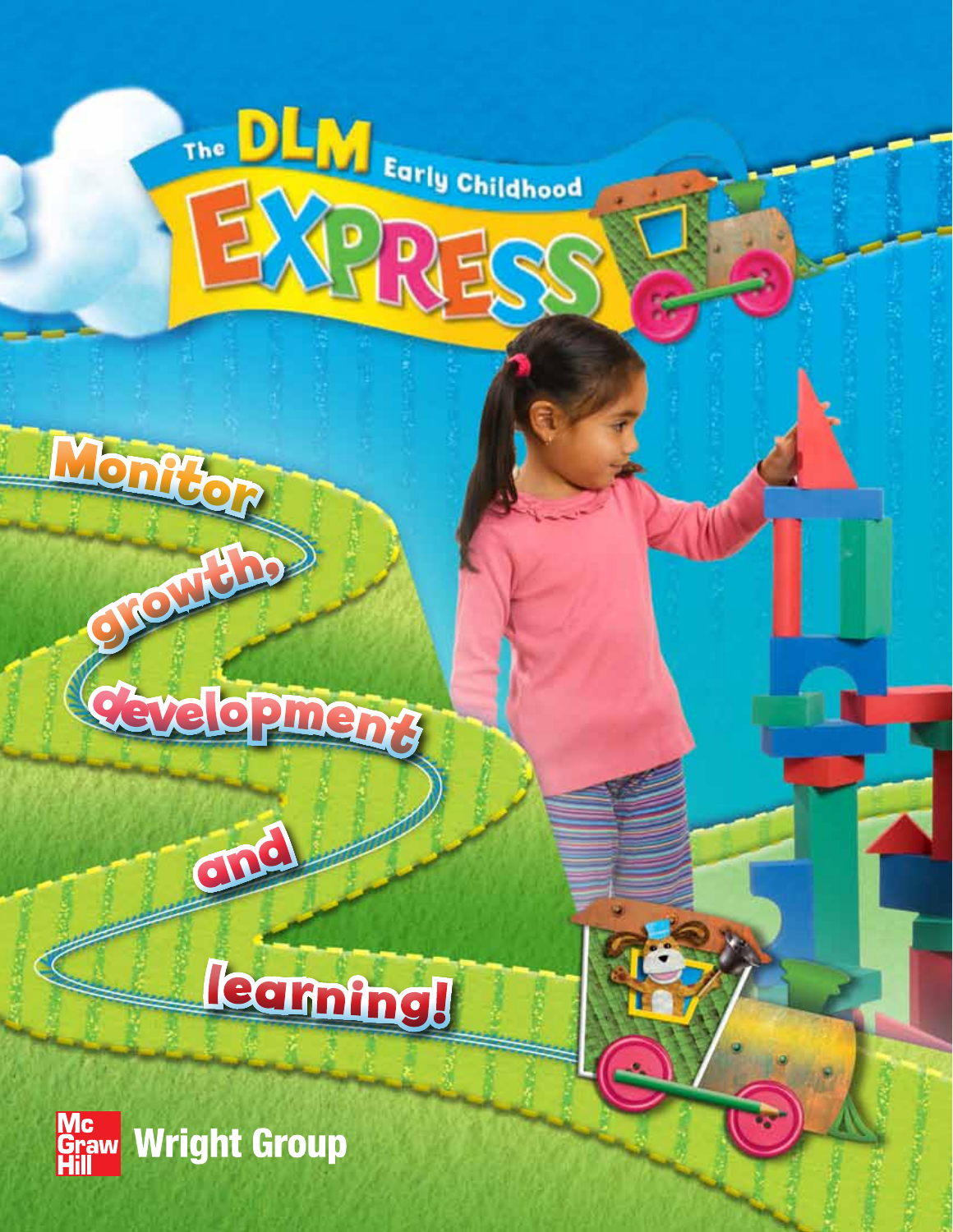

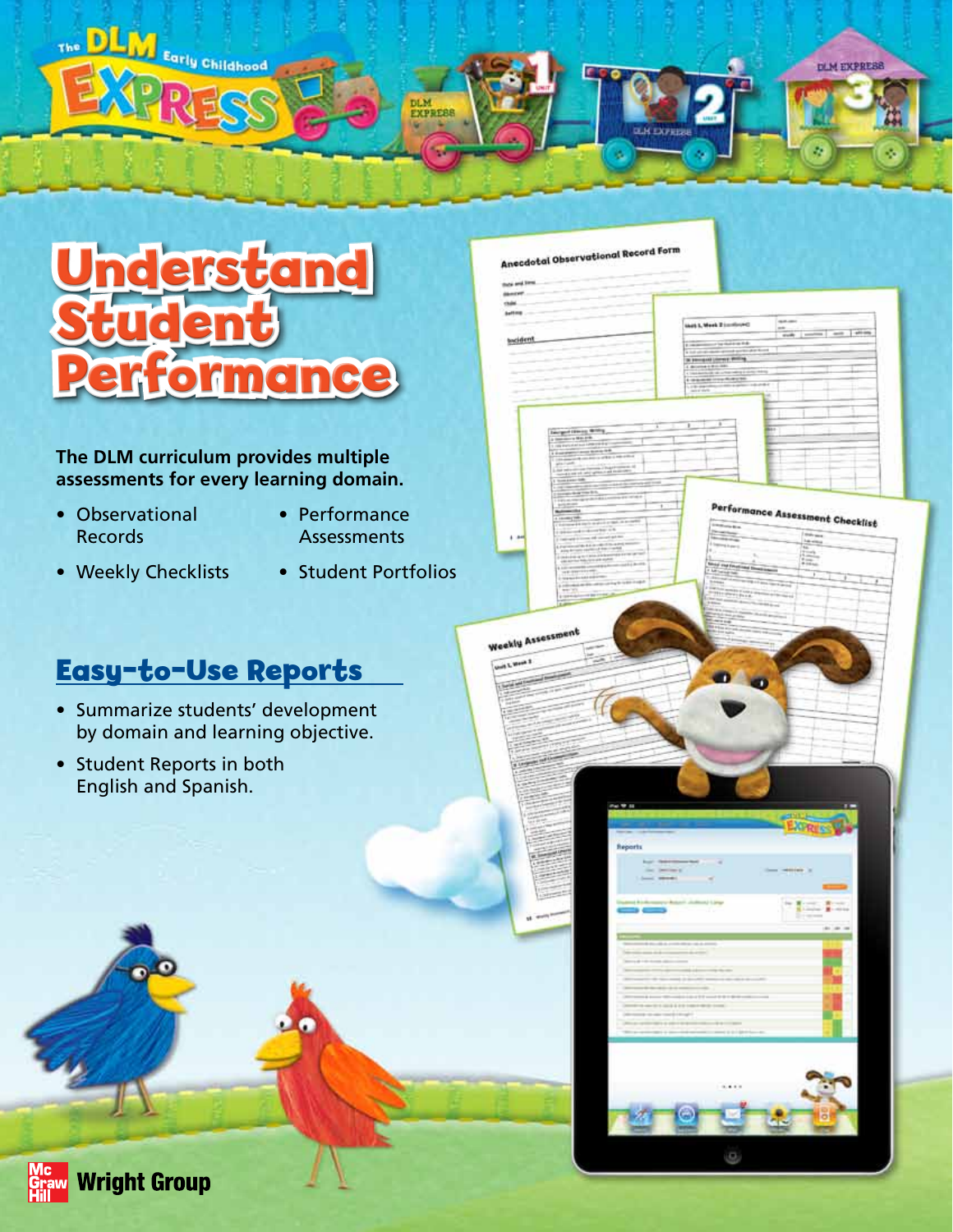

MHEonline.com • 1.800.334.7344